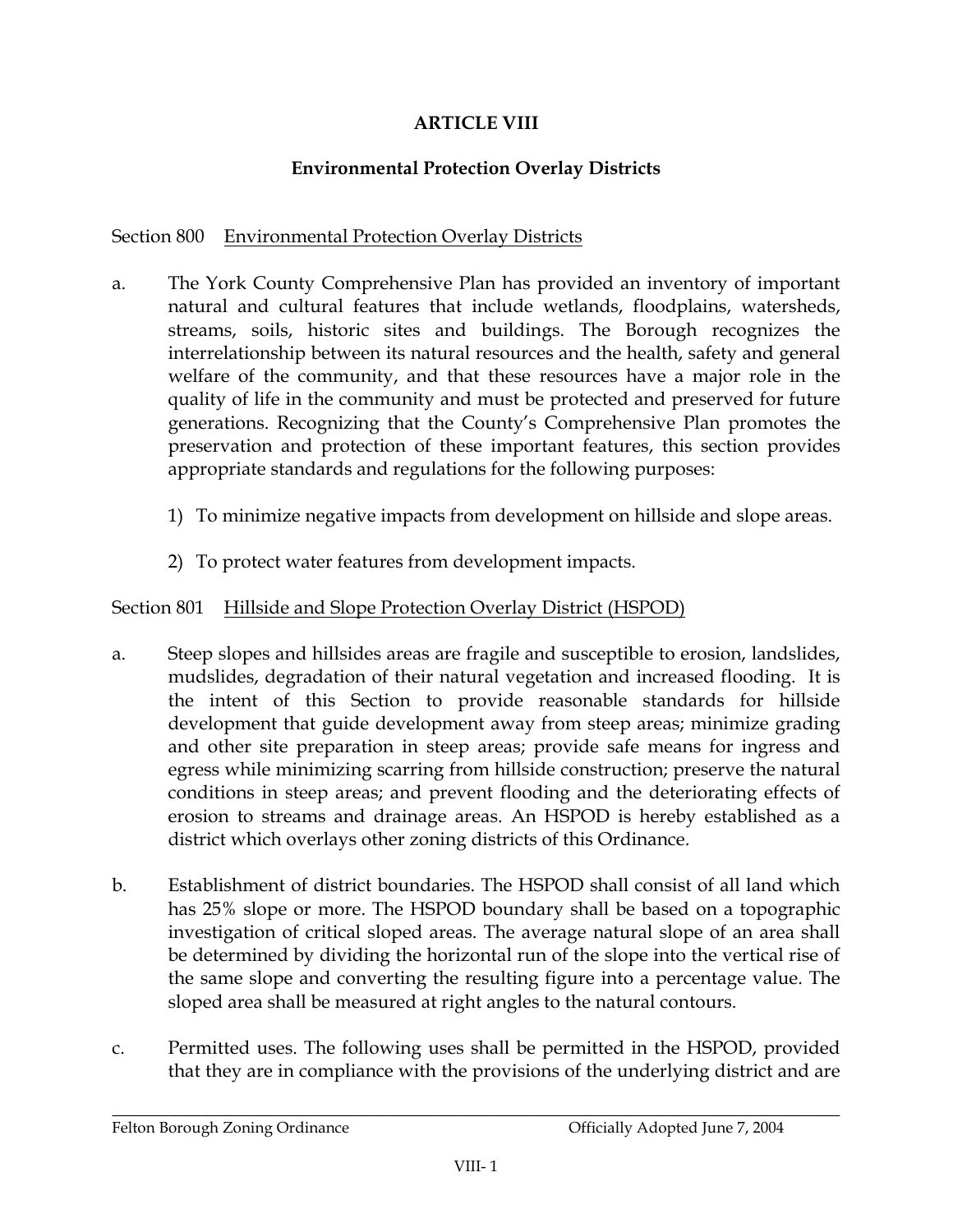not prohibited by another ordinance, and provided that they do not require structures, grading, fill or storage of materials and equipment:

- 1) Common open space
- 2) Educational or scientific use not involving buildings or structures
- 3) Trail access
- 4) Passive recreational areas not involving structures
- 5) Accessory residential uses such as gardens, play areas or fences
- 6) Accessory commercial uses such as picnic areas or fences
- 7) Wildlife preserves
- 8) Underground public utilities
- $d_{\cdot}$ **Standards** 
	- 1) The HSPOD shall be established at the time of subdivision or land development or the application for a zoning permit if there is no subdivision or land development proposed.
	- 2) In all subdivision and land development applications, the HSPOD shall be described by metes and bounds. A conservation easement covering the HSPOD shall be provided.
	- 3) In all zoning permit applications, the HSPOD shall be shown on a drawing indicating the location and measurements of the district in accordance with the above standards.
	- 4) All subdivision and land development plans shall comply with the provisions of this Ordinance and the York County Subdivision and Land Development Ordinance.
- $\mathbf{e}$ . Up to  $1/4$  of the land with slopes greater than  $25\%$ , may be removed or altered only when such slopes are isolated, small or otherwise occur as knolls which do not adversely affect the design of the plan, foundation stabilization or building activity.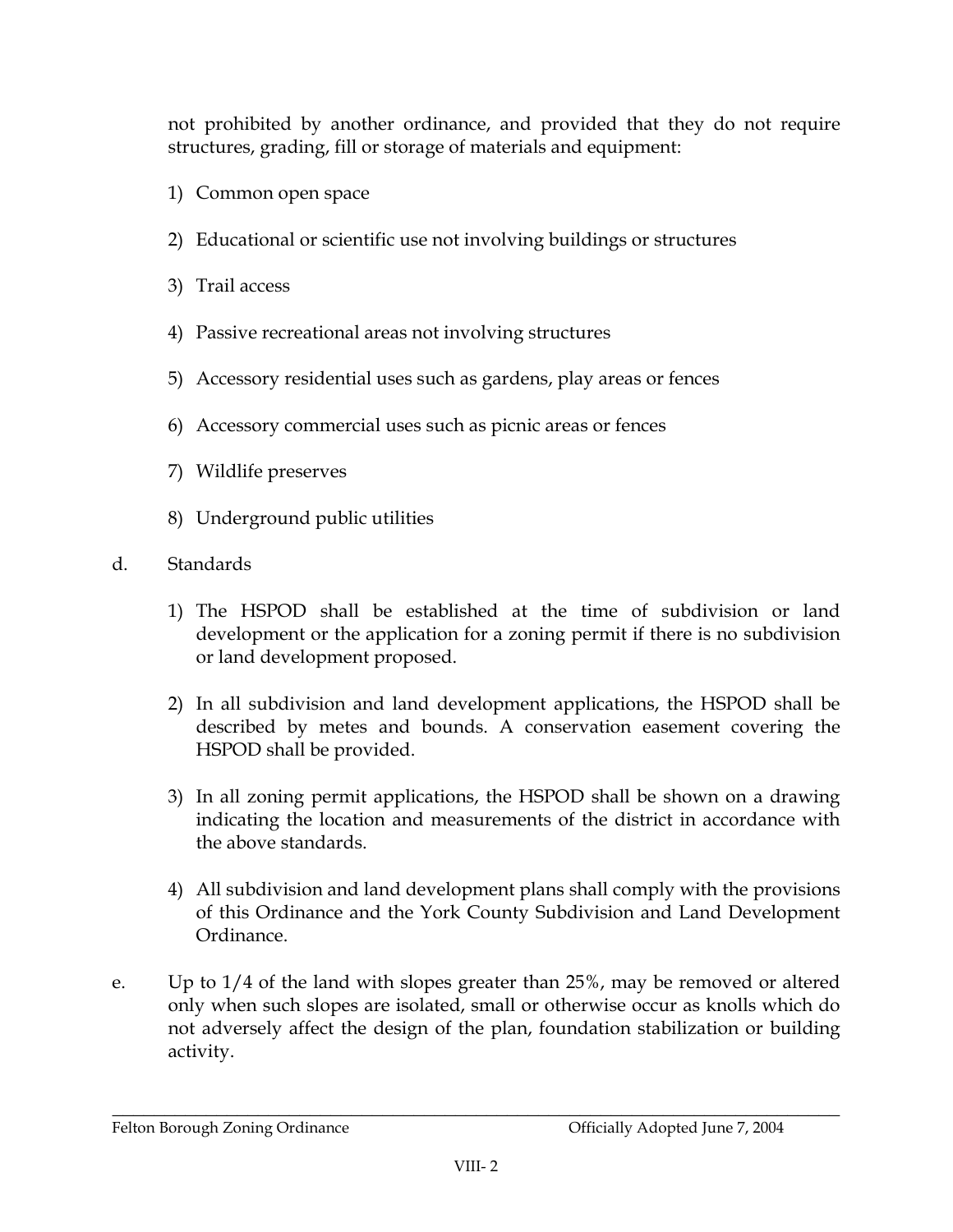#### Section 802 Flood Plain Protection Overlay District (FPPOD)

- **Purpose:** The purpose of this zone is to prevent the loss of property and life, the a. creation of health and safety hazards, the disruption of commerce and governmental services, the extraordinary and unnecessary expenditure of public funds for flood protection and relief, and the impairment of the tax base by:
	- 1) Regulating uses, activities, and development which, acting alone or in combination with other existing or future uses, activities, and development, will cause unacceptable increases in flood heights, velocities and frequencies.
	- 2) Restricting or prohibiting certain uses, activities, and development from locating within areas subject to flooding.
	- 3) Requiring all those uses, activities, and developments that do occur in floodprone areas to be protected and/or floodproofed against flooding and flood damage.
	- 4) Protecting individuals from buying lands and structures that are unsuited for intended purposes because of flood hazards.
- $<sub>b</sub>$ .</sub> Warning and Disclaimer of Liability: The degree of flood protection sought by the provisions of this ordinance is considered reasonable for regulatory purposes and is based on acceptable engineering methods of study. Larger floods may occur on rare occasions. Flood heights may be increased by man-made or natural causes, such as ice jam's and bridge openings restricted by debris. This ordinance does not imply that areas outside the flood plain zone, or land uses permitted within this zone will be free from flooding or flood damages.

This ordinance shall not create liability on the part of Felton Borough or any officer or employee thereof for any flood damages that result from reliance on this ordinance or any administrative decision lawfully made hereunder.

### Establishment of the Flood Plain Zone C.

1) Description of Zone: The identified Flood Plain Zone shall be any area of Felton Borough subject to the one hundred (100) year flood, which is identified as a Special Flood Hazard Area (Zone A and AE and AE) on the Flood Hazard Boundary Map (FHBM) as issued by the Federal Insurance Administration dated July 2, 1992.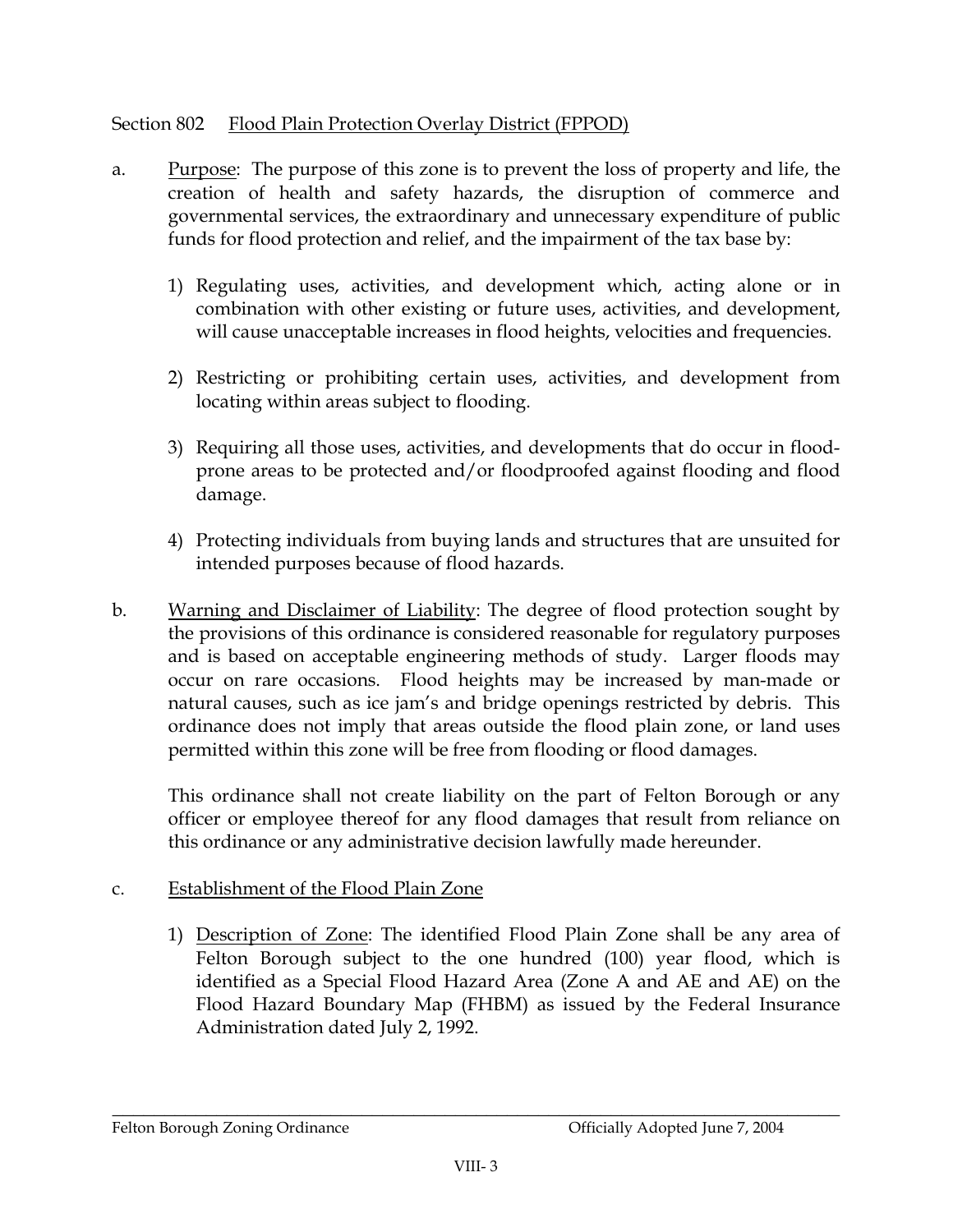- 2) Determination of the One Hundred (100) Year Flood Elevation: For the purposes of this Ordinance, the one hundred (100) year flood elevation shall be used as the basis for regulation. To determine the one hundred year flood elevation, the elevation at a given point on the boundary of the identified floodplain area which is nearest the construction site in question will be used. In helping to make this necessary elevation determination, other sources of data, where available, shall be used such as:
	- Corps of Engineers Flood Plain Information Reports.
	- U.S. Geological Survey Flood Prone Quadrangles.
	- USDA, Soil Conservation Service County Soil Surveys (Alluvial Soils) or P.L. 566 Flood Information.
	- $\bullet$ Pennsylvania Department of Environmental Protection - Flood Control Investigations.
	- Known Highwater Marks from Past Floods.
	- Other sources acceptable by the Borough Engineer.

In lieu of the above, the Borough may require the applicant to determine the elevation with hydrologic and hydraulic engineering techniques. Hydrologic and hydraulic analyses shall be undertaken only by professional engineers or other of demonstrated qualifications, who shall certify that the technical methods used correctly reflect currently accepted technical concepts. Studies, analyses, computations, etc. shall be submitted in sufficient detail to allow a thorough technical review by the Borough.

3) Overlay Concept: The aforementioned Flood Plain Zone shall be an overlay to the existing underlying zones as shown on the Official Zoning Map, and as such, the provisions for the Flood Plain Zone shall serve as a supplement to the underlying zone provisions.

Where there happens to be any conflict between the provisions or requirements of the Flood Plain Zone A and AEnd those of any underlying zone, the more restrictive provisions and/or those pertaining to the Zone Plain Zone shall apply.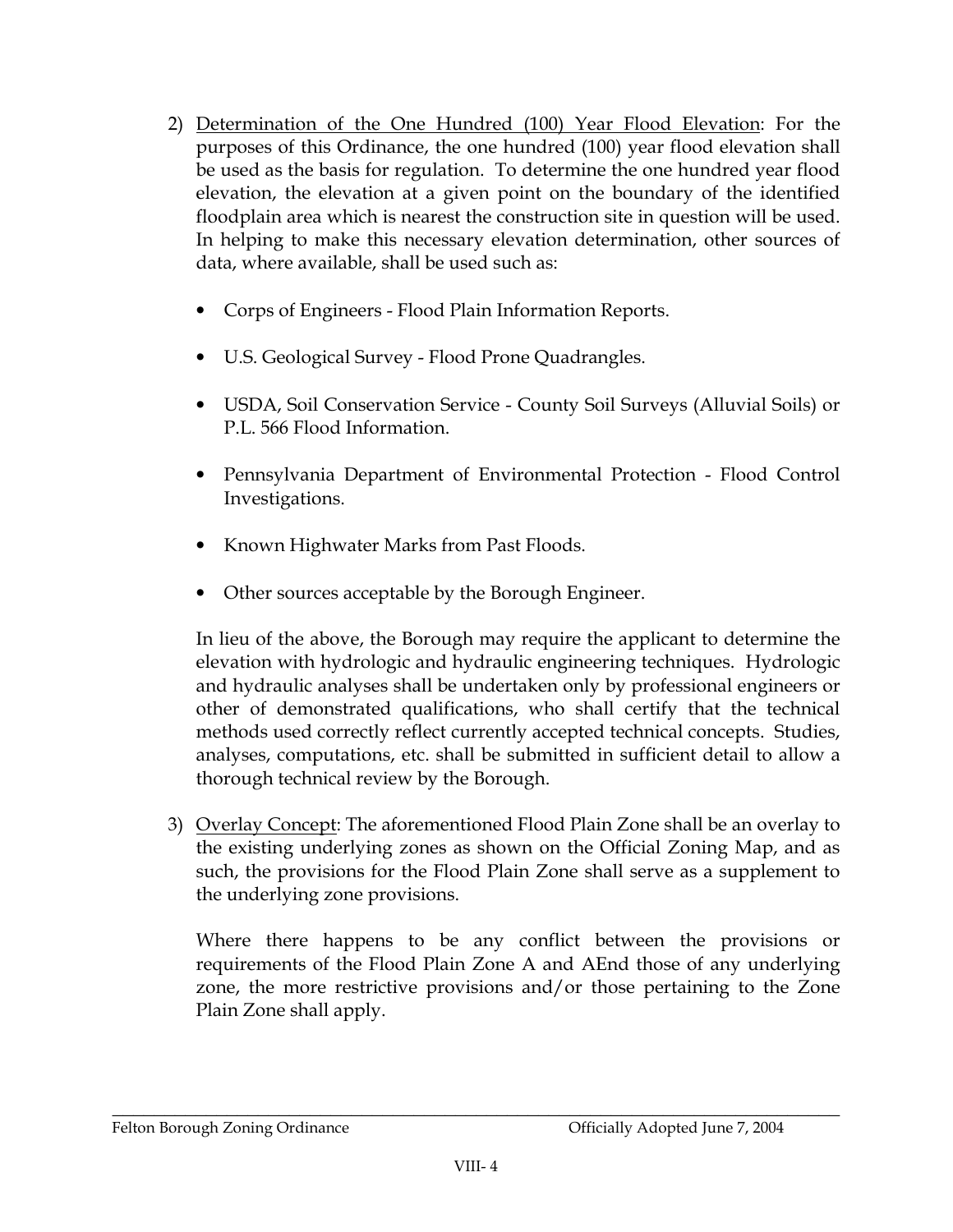In the event any provision concerning the Flood Plain Zone is declared inapplicable as a result of any legislative or administrative actions of judicial discretion, the basic underlying zone provisions shall remain applicable.

- 4) Inclusion in Zoning Map: The boundaries of the Flood Plain Zone A and AEre established as shown on the Flood Hazard Boundary Map, dated July 2, 1992, prepared by the Federal Insurance Administration. The said map is hereby incorporated into and made a part of the Official Zoning Map of Felton Borough. A copy of said map shall be kept on file at the Borough office and be available for inspection during regular office hours.
- 5) Zone Boundary Changes: The delineation of the Flood Plain Zone may be revised by Borough Council where natural or man-made changes have occurred and/or more detailed studies conducted or undertaken by the U.S. Army Corps of Engineers, or other qualified agency or individual documents the advisability for such change. However, prior to any such change, approval must be obtained from the Federal Insurance Administration (FIA) or its successor agency.
- 6) Interpretation of Zone Boundaries: Initial interpretations of the boundaries of the Flood Plain Zone shall be made by the Zoning Officer. Should a dispute arise concerning the boundaries of the zone, the person questioning or contesting the location of the zone boundary shall be given a reasonable opportunity to present his case to the Borough Zoning Hearing Board and to submit his own technical evidence if he so desires. Should the person choose to seek a variance to the zoning regulations to accommodate his development, he must follow the procedures to present his case to the Zoning Hearing Board. Should the person choose to have the zone boundary changed to reflect more accurate flooding data, he must follow the procedures to present his case to Borough Council for a zoning amendment.
- Zone Provisions: All uses, activities, land filling and development occurring d. within the flood plain zone shall be undertaken only in strict compliance with the provisions of this ordinance and with all other applicable Borough codes and ordinances

Under no circumstances shall any use, activity, land filling and/or development adversely affect the capacity of the channels or floodways of any watercourse, drainage ditch, or any other drainage facility or system. Prior to any proposed alteration or relocation of any stream, watercourse, etc. within the municipality, a permit shall be obtained from the Pennsylvania Department of Environmental Protection, Dams and Encroachment Division. Further, notification of the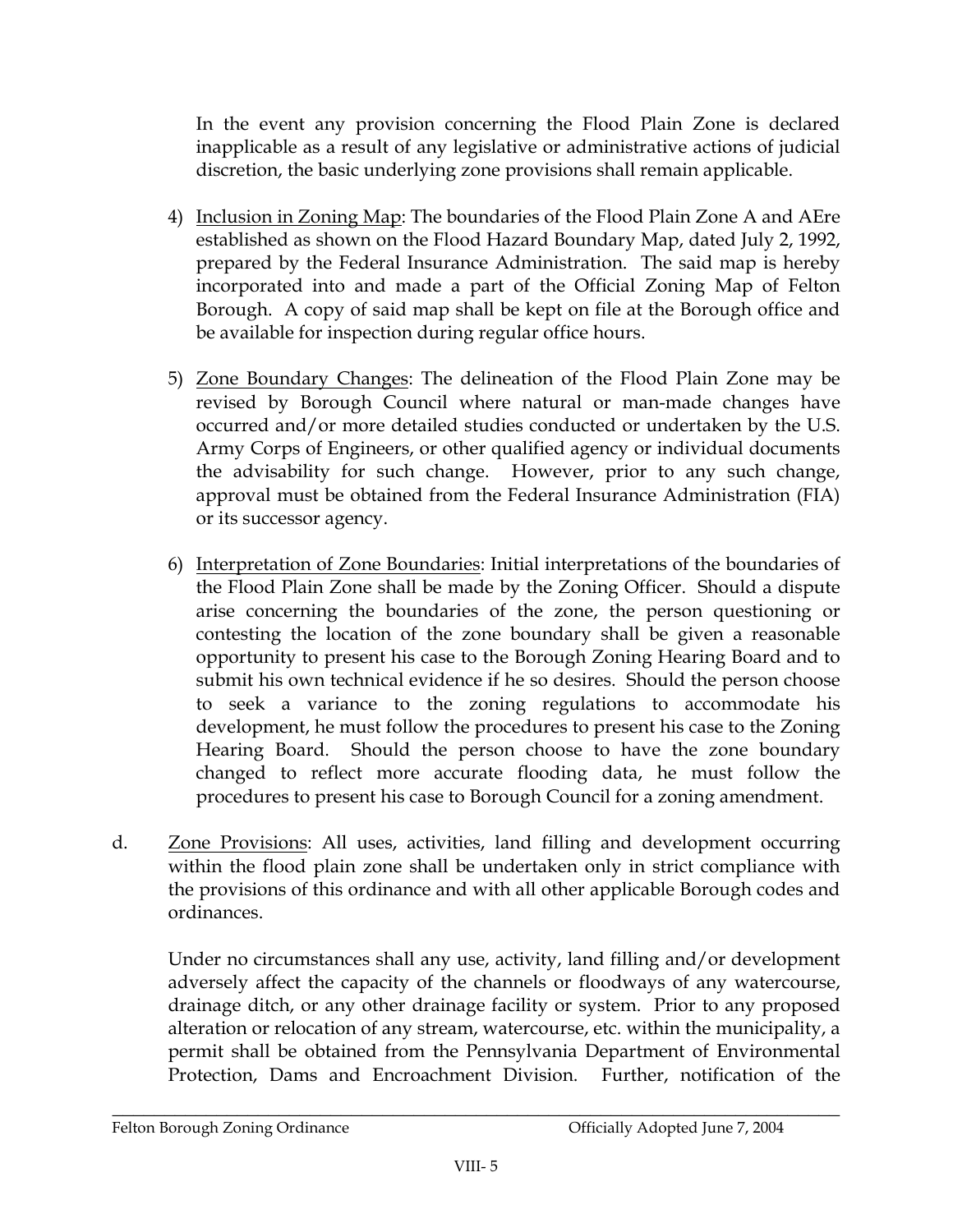proposal shall be given to all affected adjacent municipalities. Copies of such notifications shall be forwarded to both the Federal Insurance Administration or its successor agency and the Pennsylvania Department of Community and Economic Development.

Special Flood Hazard Zone: In the Special Flood Hazard Area Zone no development, use or activity (including fill, grading and/or substantial improvements to structures, etc.) permitted in the underlying zone shall be permitted unless the applicant of the proposed development, use or activity has demonstrated that the proposed undertaking when combined with all other existing and anticipated development, uses and activities, will not increase the water surface elevation of the one hundred (100) year flood more than one (1) foot at any point. Increases in flood heights shall be calculated by means of current, generally accepted engineering methods.

#### Development Which May Endanger Human Life e.

- 1) In accordance with the Pennsylvania Flood Plain Management Act, and the regulations adopted by the Department of Community Affairs as required by the Act, any new or substantially improved structure which will be used for the production or storage of any of the following dangerous materials or substances or which will be used for any activity requiring the maintenance of a supply (more than 550 gallons or other comparable volumes or any amount of radioactive substances) of any of the following dangerous materials or substances on the premises, shall be subject to the provisions of this section, in addition to all other application provisions:
	- Acetone
	- Ammonia
	- Benzene
	- Calcium carbide
	- Celluloid
	- Hydrochloric acid
	- Hydrocyanic acid
	- Magnesium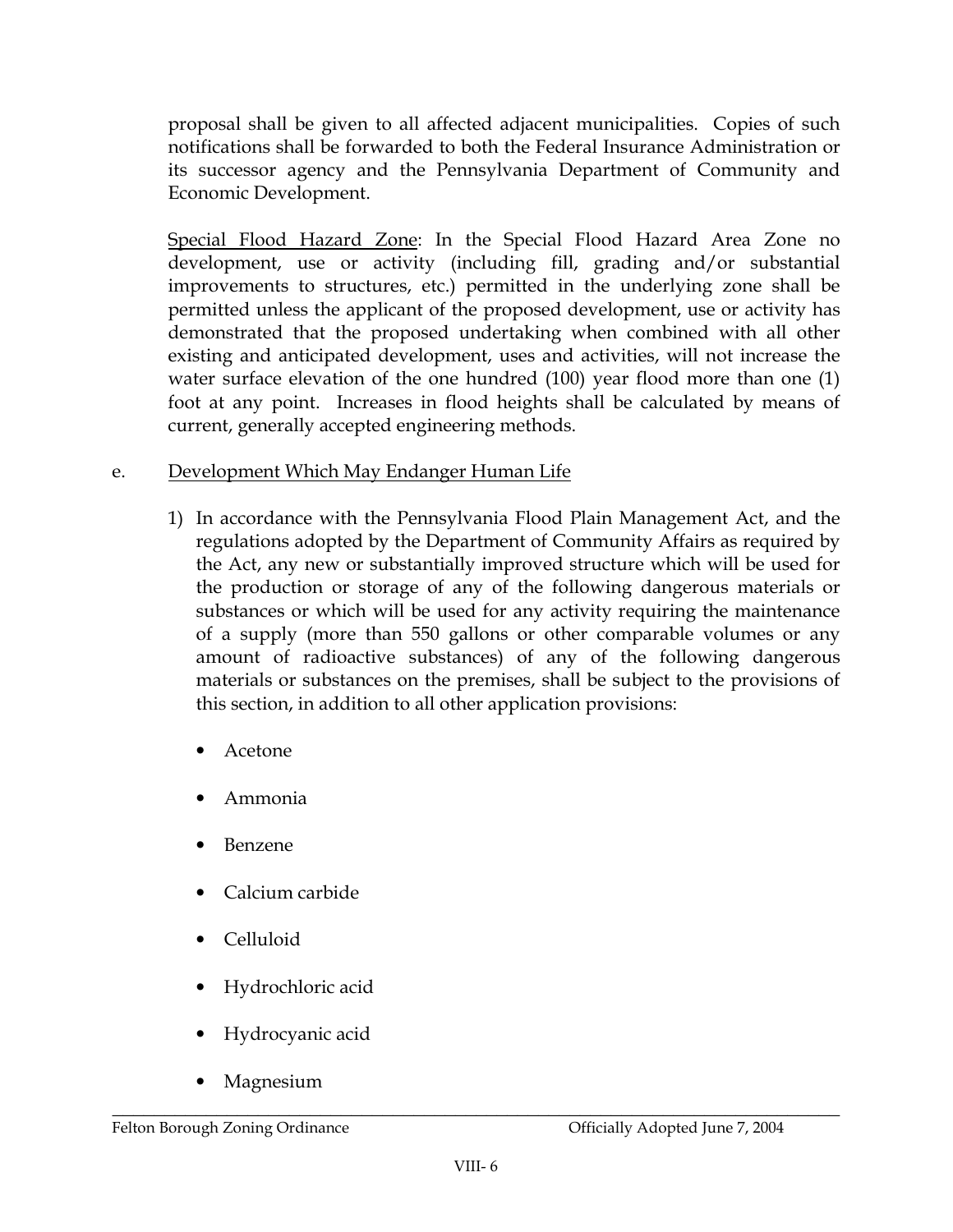- Nitric acid and oxides of nitrogen
- Petroleum products (gasoline, fuel, oil, etc.)
- Phosphorus
- Potassium
- Sodium
- Sulfur and sulfur products
- Pesticides (including insecticides, fungicides, and rodenticides)
- $\bullet$ Radioactive substances, insofar as such substances are not otherwise regulated
- 2) Where permitted within any Special Flood Hazard Area (Zone A and AE) any new or substantially improved structure of the kind described in Subsection 1) above shall be:
	- a) elevated or designed and constructed to remain completely dry up to at least one and one-half  $(11/2)$  feet above the one hundred  $(100)$  year flood and,
	- b) designed to prevent pollution from the structure or activity during the course of a one hundred (100) year flood.

Any such structure, or part thereof, that will be built below the Regulatory Flood Elevation shall be designed and constructed in accordance with the standards for completely dry flood-proofing contained in the publication "Flood-Proofing Regulations (U.S. Army Corps of Engineers, June 1972), or with some other equivalent watertight standard.

3) Within any Special Flood Hazard Area (Zone A and AE), any structure of the kind described in Subsection 1) above shall be prohibited within the area measured fifty (50) feet landward from the top-of-bank of any watercourse.

### $f<sub>r</sub>$ Special Requirements for Mobile Homes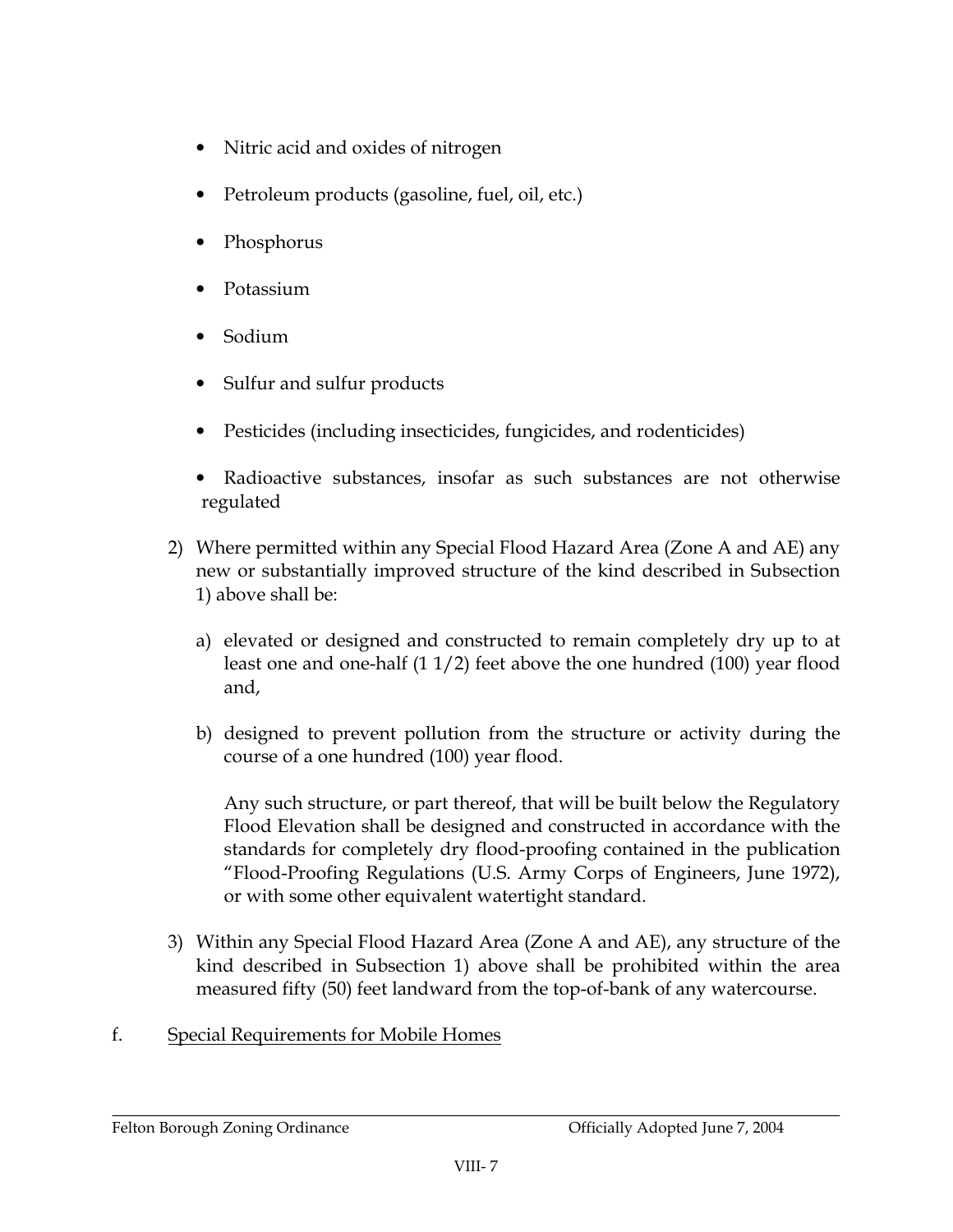- 1) Where permitted within any Special Flood Hazard Area (Zone A and AE), all mobile homes and any additions thereto shall be:
	- a) Anchored to resist flotation, collapse, or lateral movement by providing over-the-top and frame ties to ground anchors in accordance with the American National Standards as specified in the Standard for the Installation of Mobile Homes Including Mobile Home Park Requirements (NFPA No. 501A-1974 (ANSI A119.3-1975)) as amended for Mobile Homes in Hurricane Zones or other appropriate standards such as the following
		- over-the-top ties shall be provided at each of the four (4) corners of the mobile home, with two (2) additional ties per side at intermediate locations for units fifty (50) feet or more in length, and one (1) additional tie per side for units less than fifty (50) feet in length.
		- frame ties shall be provided at each corner of the mobile home, with five (5) additional ties per side at intermediate locations for units fifty (50) feet or more in length, and four (4) additional ties per side for units less than fifty (50) feet in length.
		- all components of the anchoring system shall be capable of carrying a force of four thousand eight hundred (4800) pounds.
	- b) Elevated in accordance with the following requirements:
		- the strands or lots shall be elevated on compacted fill, or on pilings so  $\bullet$ that the lowest floor of the mobile home will be one and one-half (1)  $1/2$ ) feet or more above the elevation of the one hundred (100) year flood.
		- adequate surface drainage is provided.
		- adequate access for a hauler is provided.  $\bullet$
		- where pilings are used for elevation, the lots shall be large enough to permit steps; piling foundations shall be placed in stable soil no more than ten (10) feet apart; reinforcement shall be provided for pilings that will extend for six (6) feet or more above the ground level.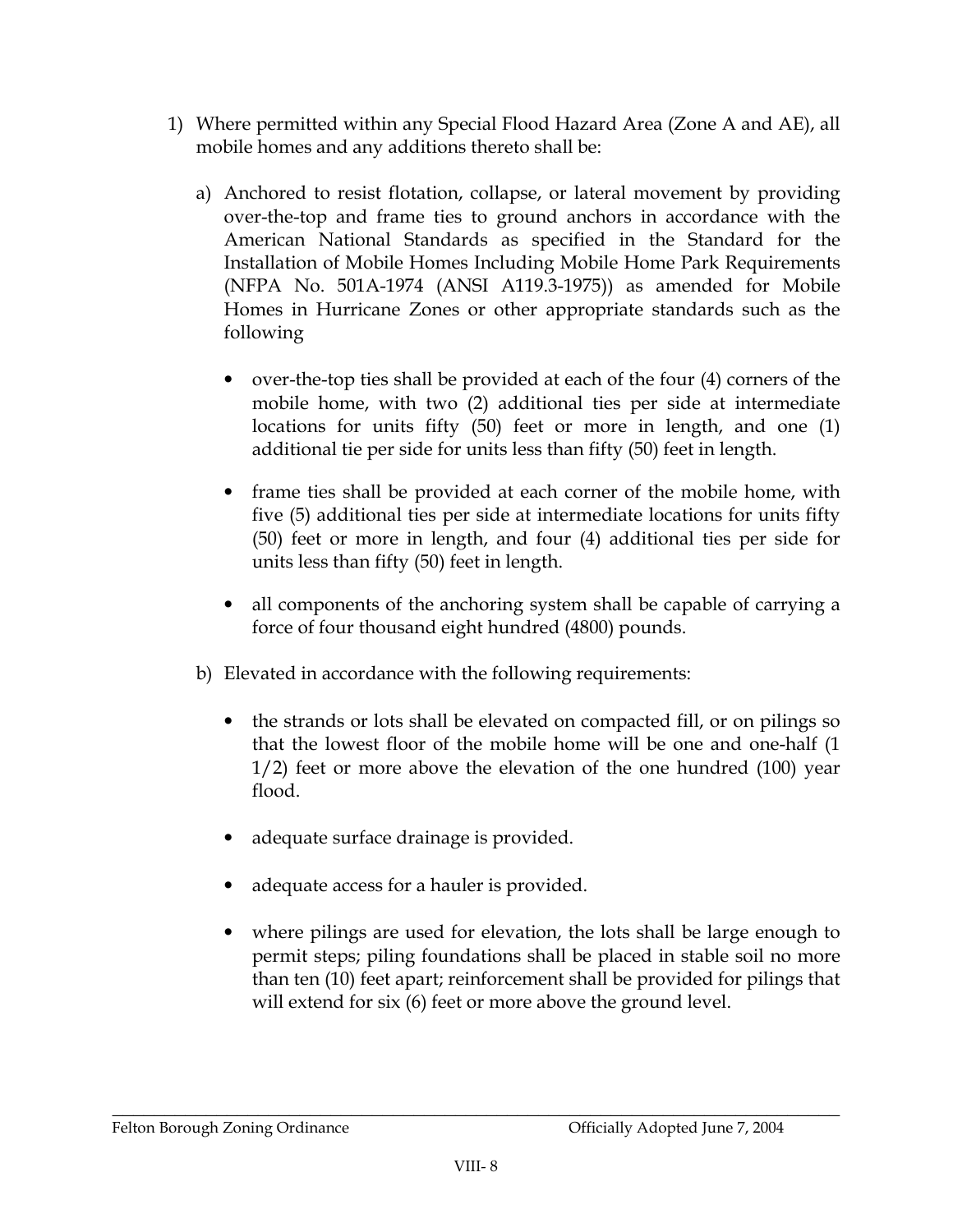- 2) Within any Special Flood Hazard Area (Zone A and AE), mobile homes shall be prohibited within the area measured fifty (50) feet landward from the topof-bank of any watercourse.
- Prohibited Uses and Activities g.

The following uses and activities are prohibited if located completely or partially within any of the areas identified as being subject to the one hundred (100) year flood

- 1) The commencement of any of the following activities, or the construction, enlargement, or expansion of any structure used, or intended to be used, for any of the following activities:
	- Hospitals
	- Nursing homes
	- $\bullet$ Jails or prisons
- 2) The commencement of, or any construction of, a new mobile home park or mobile home subdivision, or substantial improvement to an existing mobile home park or mobile home subdivision.
- h. Special Exceptions and Variances - Factors to be Considered: In passing upon applications for Special Exceptions and Variances the Zoning Hearing Board shall consider all relevant factors and procedures specified in other sections of the Zoning Ordinance and:
	- 1) The danger of life and property due to increase flood heights or velocities caused by encroachments. No special exception or variance shall be granted for any proposed use, development, or activity that will cause any increase in flood levels during the one hundred (100) year flood.
	- 2) The danger that materials may be swept onto other lands or downstream to the injury of others.
	- 3) The proposed water supply and sanitation systems and the ability of these systems to prevent disease, contamination, and unsanitary conditions.
	- 4) The susceptibility of the proposed facility and its contents to flood damage and the effect of such damage on the individual owners.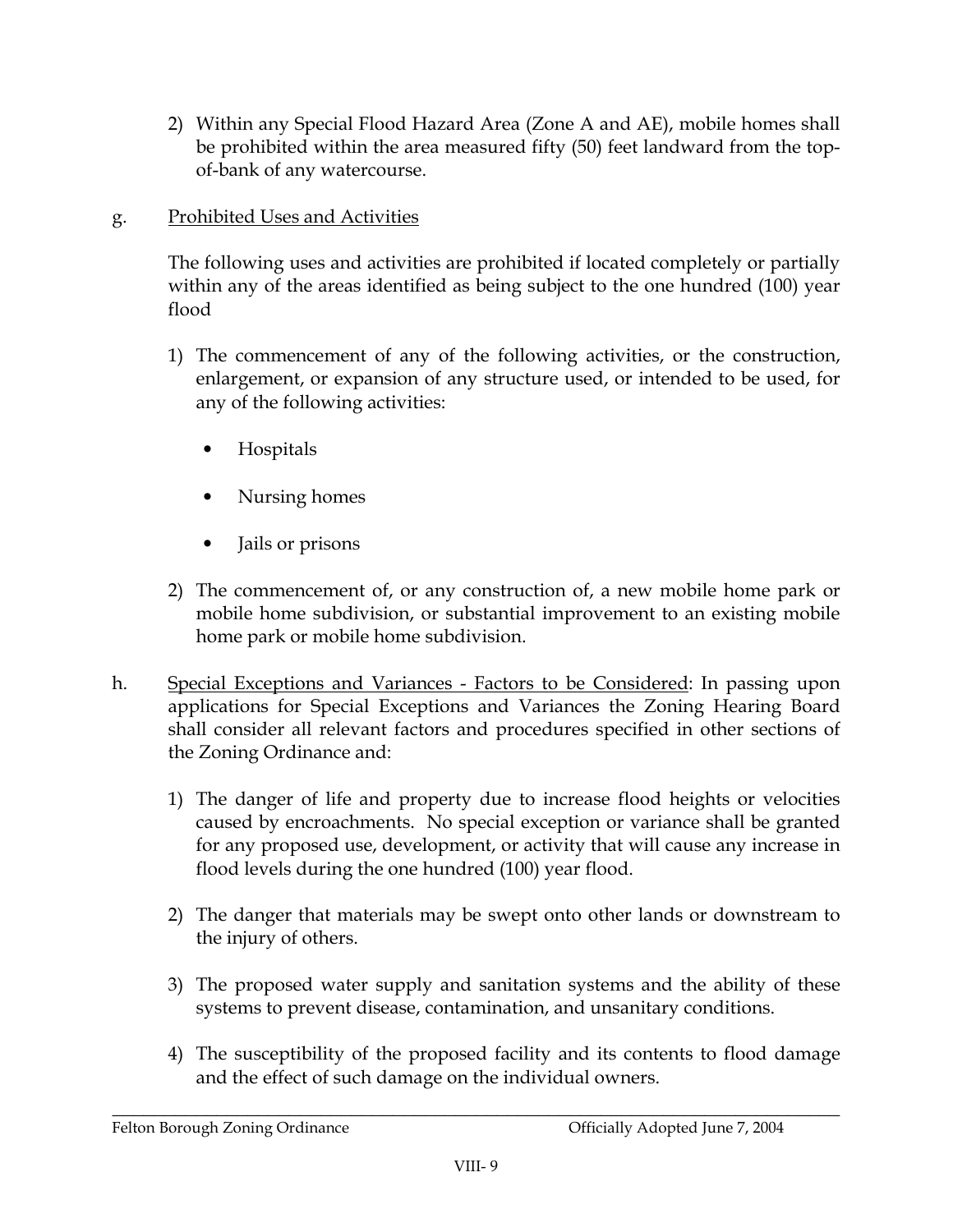- 5) The importance or the service provided by the proposed facility to the community.
- 6) The requirements of the facility for a waterfront location.
- 7) The availability of alternative locations not subject to flooding for the proposed use.
- 8) The compatibility of the proposed use with existing development and development anticipated in the foreseeable future.
- 9) The relationship of the proposed use to the county comprehensive plan and flood plain management program for the area.
- 10) The safety of access of the property in times of flood of ordinary and emergency vehicles.
- 11) The expected heights, velocity, duration, rate of rise, and sediment transport of the floodwater expected at the site.
- 12) Such other factors which are relevant to the purposes of this ordinance.

The Zoning Hearing Board with approval of Borough Council may refer any application and accompanying documentation pertaining to any request for a special exception or variance to any engineer or other qualified person or agency for technical assistance in evaluating the project in relation to flood heights and velocities, and the adequacy of the plans for protection and other related matters.

Special exceptions and/or variances shall only be issued after the Zoning Hearing Board has determined that the granting of such will not result in (a) unacceptable or prohibited increases in flood heights, (b) additional threats to public safety, (c) extra-ordinary public expense, (d) the creation of nuisance, (e) any fraud or victimization of the public, or (f) any conflict with local laws or ordinances

i. Existing Structures in the Flood Plain Zone: A structure or use of a structure or premises which lawfully existed before the enactment of these provisions, but which is not in conformity with these provisions may be continued subject to the following conditions: